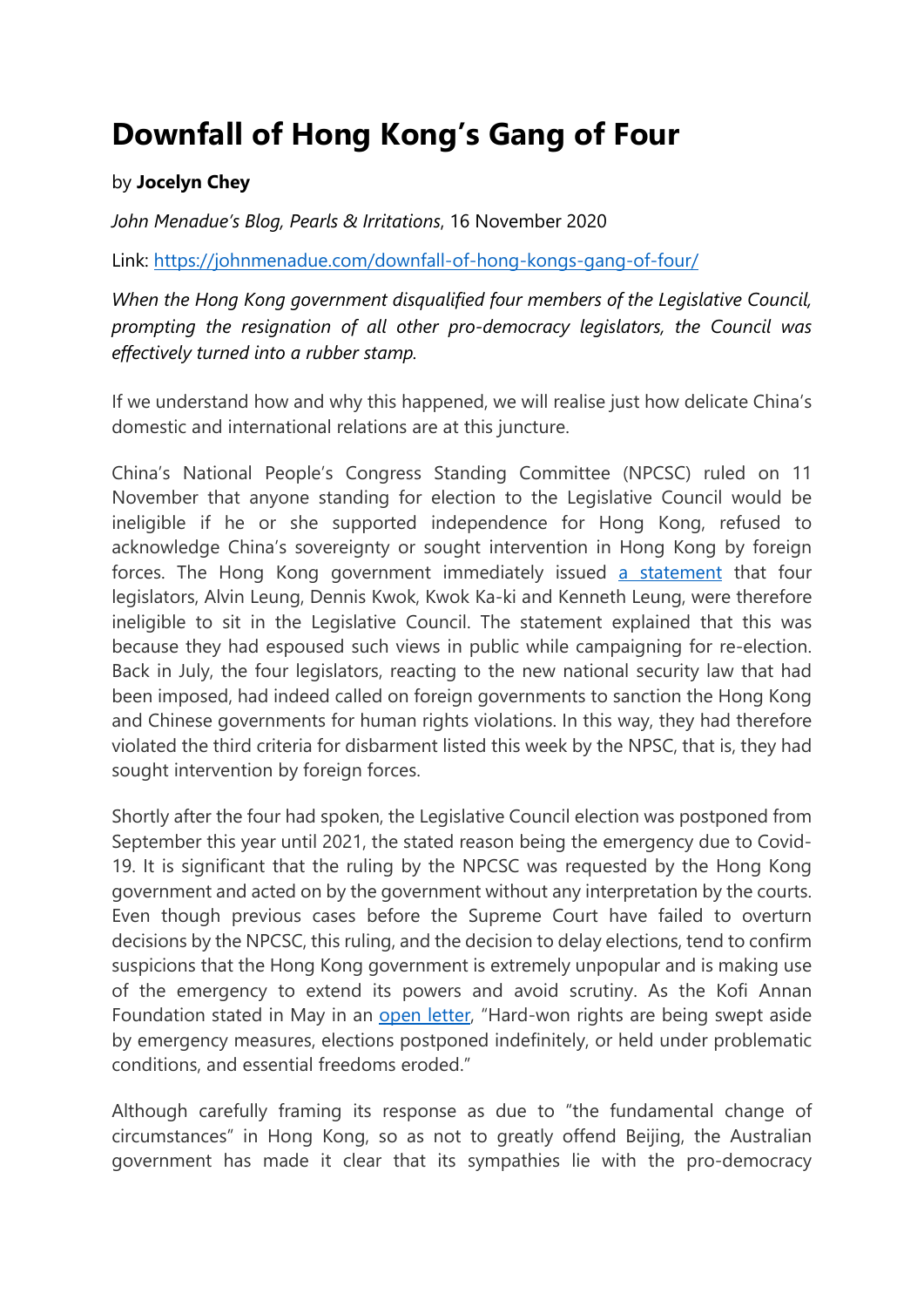movement. Prime Minister Scott Morrison and Alan Tudge, Minister for Immigration, issued a [joint statement](https://minister.homeaffairs.gov.au/alantudge/Pages/hong-kong-visa-arrangement-20200709.aspx) in July announcing new visa arrangements for Hong Kong refugees, offering them a pathway to permanent residency, and took the opportunity of encouraging Hong Kong-based companies to relocate. Australia's existing extradition treaty with Hong Kong was also suspended.

On 12 November, after the expulsion of the four legislators, Foreign Minister Maryse Payne issued [a statement](https://www.foreignminister.gov.au/minister/marise-payne/media-release/statement-hong-kong-2) stressing that Australia and others will "continue to monitor developments closely and maintain a consistent focus on human rights and the principles of freedom, transparency, autonomy and the rule of law." Curiously, her statement traces the origin of the current arrests back to "an incident in the Legislative Council in May this year." On that occasion, the pro-government faction installed one of their own, Starry Lee, as Chair of the House Committee, despite the opposition holding the majority of elected seats in the house, causing angry scenes, protests and heckling. The House Committee scrutinises bills and decides when they will be voted on, so can exercise a crucial role in legislature, but Starry Lee was not responsible for the ousting of the four.

There are much more significant and cogent reasons for current developments. On 8 November, the [United States imposed sanctions](https://www.reuters.com/article/us-usa-china-hongkong/us-imposes-sanctions-on-four-chinese-officials-over-hong-kong-crackdown-idUSKBN27P2F2) on four officials in Beijing and Hong Kong, accusing them of threatening Hong Kong's peace and security. Those four included the Deputy Director of China's Hong Kong and Macau Affairs Office and the Deputy Commissioner of Hong Kong Police. The US move followed earlier sanctions on Hong Kong Chief Executive Carrie Lam and on current and former police chiefs and last month the US State Department warned international financial institutions that they also would face sanctions if they did business with those regarded as responsible for China's crackdown in Hong Kong.

Secretary of State Mike Pompeo, while travelling in East Asia, was trumpeting a strong anti-China line. On 10 November, [addressing the Ronald Reagan Institute,](https://www.c-span.org/video/?477963-1/secretary-state-pompeo-promoting-democracy) he called the Chinese Communist Party a "Marxist-Leninist monster" whose rule was "authoritarian, brutish and antithetical to human freedom." His announcement of the new round of sanctions on Hong Kong indicates that he will not let up on this line in the two months remaining before the handover to a new administration. It is also possible that he believes Donald Trump could remain in office.

Hong Kong has become embroiled in tit-for-tat exchanges between China and the United States and in a poisonous relationship where the temperature has been dropping steadily towards a new Cold War. It remains to be seen whether a Biden administration will engage more positively with the People's Republic of China. Given these unknowns, Beijing is carefully calibrating its responses. The eviction of the prodemocracy four is exactly proportionate to Washington's sanctions on the pro-China four. This is enough to warn the West that it will hold the line and that it will, in the